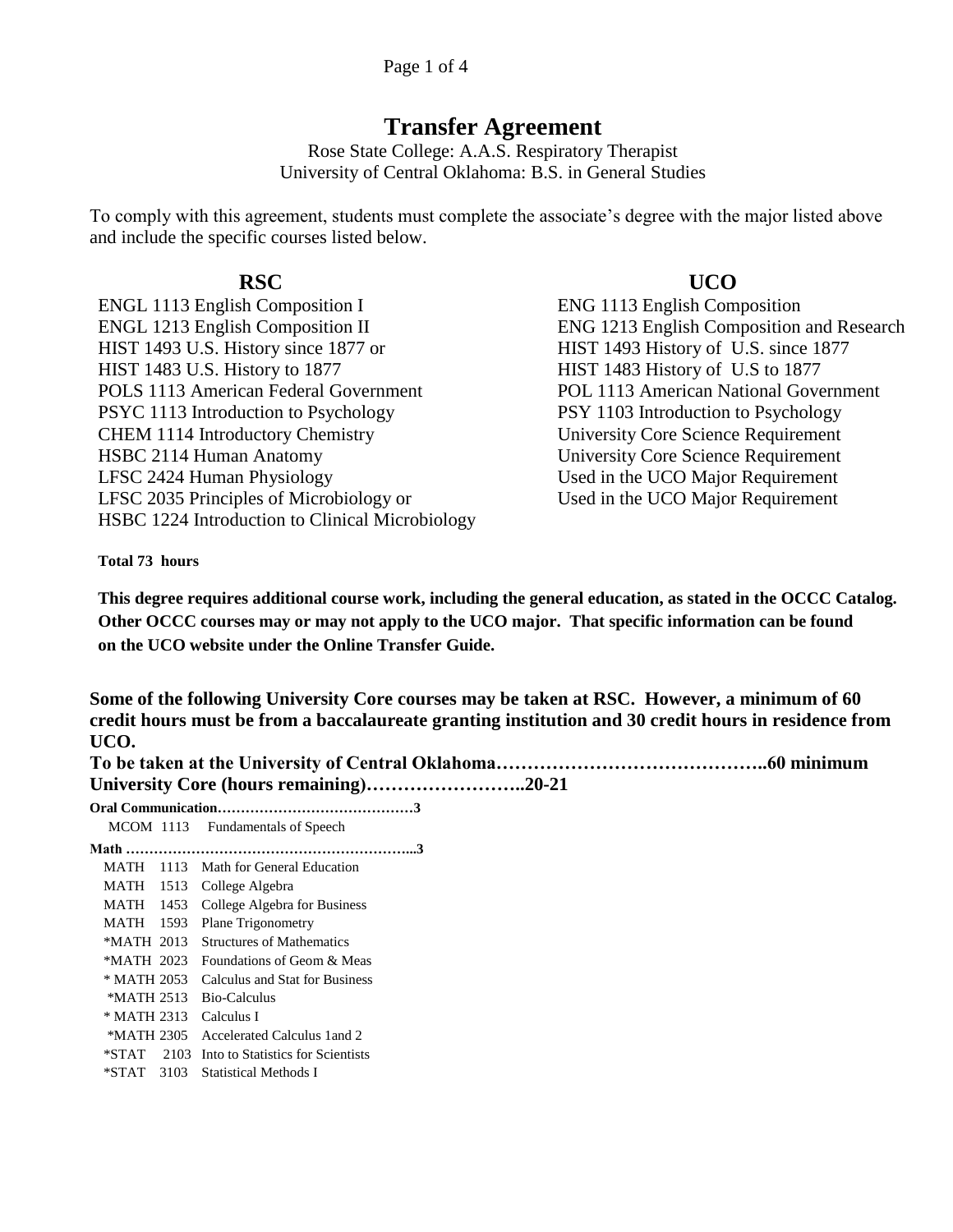| <b>HUM</b>                        | 2113 | General Humanities Anc-Med         |
|-----------------------------------|------|------------------------------------|
| HUM                               | 2223 | General Humanities Ren-Modern      |
|                                   |      |                                    |
| PHIL.                             | 1103 | Logic and Critical Thinking        |
| PHIL.                             | 1113 | Introduction to Philosophy         |
| PHIL                              | 1123 | <b>Contemporary Moral Problems</b> |
| PHIL.                             | 2073 | Social and Political Philosophy    |
| Cultural and Language Analysis3-4 |      |                                    |
|                                   |      | ^Second Language4                  |
| <b>CHIN</b>                       | 1114 | Elementary Chinese I               |
| CHIN                              | 1224 | Elementary Chinese II              |
| <b>FRCH</b>                       | 1114 | <b>Elementary French I</b>         |
| <b>FRCH</b>                       | 1224 | <b>Elementary French II</b>        |
| <b>GERM</b>                       | 1114 | Elementary German I                |
| <b>GERM</b>                       | 1224 | Elementary German II               |
| JAPN                              | 1114 | Elementary Japanese I              |
| JAPN                              | 1224 | Elementary Japanese II             |
| LATN                              | 1114 | Elementary Latin I                 |
| <b>LATN</b>                       | 1224 | Elementary Latin II                |
| <b>SNSK</b>                       | 1114 | Elementary Sanskrit I              |
| SNSK                              | 1224 | Elementary Sanskrit II             |
| SPAN                              | 1114 | Elementary Spanish I               |
| <b>SPAN</b>                       | 1224 | Elementary Spanish II              |

^ If a student can prove Novice 4 proficiency in a second language either by 2 years of a second language in high school or successful testing, then the student may select three hours from the following cultural analysis courses.

 **Cultural Analysis…………………………..3**

| Cultural Analysis |      | . 3                                 |
|-------------------|------|-------------------------------------|
| ART               | 1153 | Global Art and Visual Culture I     |
| ART               | 2403 | Global Art and Visual Culture II    |
| <b>DES</b>        | 1533 | Design in Global Cultures           |
| <b>DES</b>        | 2223 | <b>History of Design</b>            |
| ENG 2213          |      | Introduction to Women's Studies     |
| FMKT 2323         |      | Global Diversity and Protocol       |
| GEO               | 2303 | Regional Geography of the World     |
| <b>HIST</b>       | 1013 | World History I                     |
| <b>HIST</b>       | 1023 | World History II                    |
| <b>HIST</b>       | 1103 | Early Western Civilization to 1350  |
| <b>HIST</b>       | 1203 | Europe, Renaissance to Waterloo     |
| <b>HIST</b>       | 1263 | Modern Europe                       |
| HIST              | 1273 | E Asian Civilization to 1500        |
| <b>HIST</b>       | 1283 | E Asian Civilization from 1500      |
| <b>HIST</b>       | 1333 | <b>History of African Americans</b> |
| <b>HUM</b>        | 2243 | Literature and Culture              |
| HUM               | 2273 | Art and Culture                     |
| HUM               | 2303 | Music and Culture                   |
| HUM               | 2333 | Philosophy and Culture              |
| HUM               | 2423 | Non-Western Humanities              |
| MCOM 2073         |      | Introduction to Media Studies       |
| <b>MUS</b>        | 2123 | Music Appreciation                  |
| <b>MUS</b>        | 2423 | Native American Music               |
| MUS 2483          |      | History of Rock and Roll            |
| MUS               | 2633 | <b>Jazz History</b>                 |
|                   |      |                                     |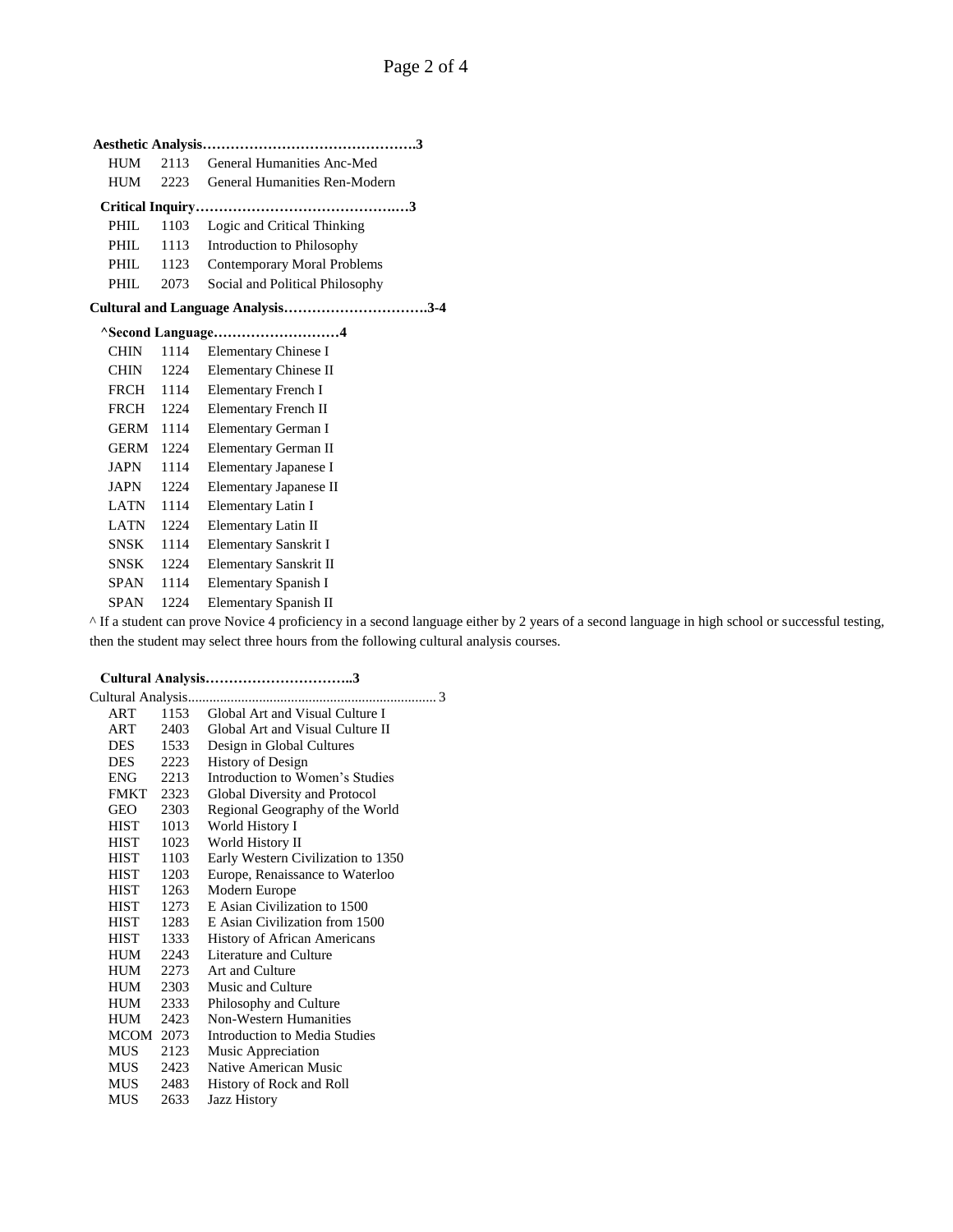| POL                    |      | 2303 Introduction to World Politics<br>1313 Intro to Theatre |  |  |  |
|------------------------|------|--------------------------------------------------------------|--|--|--|
| THRT                   |      |                                                              |  |  |  |
|                        |      |                                                              |  |  |  |
|                        |      |                                                              |  |  |  |
| HLTH 1112              |      | <b>Healthy Life Skills</b>                                   |  |  |  |
|                        |      |                                                              |  |  |  |
|                        |      | (Liberal Arts and Sciences)                                  |  |  |  |
| CMSC 1053              |      | Professional Computer Applications and Problem<br>Solving    |  |  |  |
| CMSC                   | 1103 | Introduction to Computing Systems                            |  |  |  |
| <b>DES</b>             | 1063 | Innovation and Inquiry                                       |  |  |  |
| DES 1063<br>ENGR 1213  |      | Engineering Computing & Laboratory                           |  |  |  |
| FACS 3633              |      | Problems of Today's Consumer                                 |  |  |  |
| <b>FIN</b>             | 2313 | Personal Finance                                             |  |  |  |
| FMCD 2223<br>FNRL 3483 |      | Marriage                                                     |  |  |  |
|                        |      | Psychology of Grief                                          |  |  |  |
| HLTH 2212              |      | First Aid with CPR                                           |  |  |  |
| * IME                  | 3312 | <b>Technology for Teachers</b>                               |  |  |  |
|                        |      | Personal Computer Productivity                               |  |  |  |
| ISOM 2012<br>LEAD 2213 |      | Theories of Leadership                                       |  |  |  |
| MUS 1113               |      | <b>Introduction to Basic Music Skills</b>                    |  |  |  |
|                        |      | Western Music Appreciation                                   |  |  |  |
| MUS 2133<br>NTRN 1483  |      | <b>Personal Nutrition</b>                                    |  |  |  |
| <b>NTRN</b> 1513       |      | Introduction to Nutrition                                    |  |  |  |
| NTRN 1613              |      | Principles of Food Preparation                               |  |  |  |
|                        |      | Safety Education                                             |  |  |  |
| SFTY 2343<br>THRT 1513 |      | <b>Beginning Acting</b>                                      |  |  |  |
| UNIV 1012              |      | <b>Success Central</b>                                       |  |  |  |
|                        |      | No more than 2 hours may be selected from this list:         |  |  |  |
|                        |      | (Non-Liberal Arts and Sciences)                              |  |  |  |
| ART                    | 1013 | Intro to Drawing/Non-Art Major                               |  |  |  |
| ART                    | 1223 | Black & White Photography                                    |  |  |  |
|                        |      | Use of the Library                                           |  |  |  |
| IME 1102<br>MPER 1232  |      | Class Guitar                                                 |  |  |  |
| <b>MPER</b> 2101       |      |                                                              |  |  |  |
|                        |      | <b>Edmond Community Chorale</b>                              |  |  |  |
| MPER 2141              |      | Cantilena                                                    |  |  |  |
| MPER 2281<br>MPER 2381 |      | Marching Band                                                |  |  |  |
|                        |      | Symphonic Band                                               |  |  |  |
| MPER 2391              |      | Orchestra                                                    |  |  |  |
| MPER 2461              |      | Cantare                                                      |  |  |  |
|                        |      | MPER 3111 Concert Chorale                                    |  |  |  |
| PHED 1141              |      | <b>Bench Aerobics</b>                                        |  |  |  |
| PHED                   | 1151 | Waterobics                                                   |  |  |  |
| PHED                   | 1161 | Weight Training                                              |  |  |  |
| PHED                   | 1211 | <b>Inline Skating</b>                                        |  |  |  |
| PHED                   | 1221 | Hatha Yoga                                                   |  |  |  |
| PHED                   | 1231 | <b>Walking Fitness</b>                                       |  |  |  |
| PHED                   | 1311 | Karate                                                       |  |  |  |
| PHED                   | 1561 | Beginning Soccer and Volleyball                              |  |  |  |
| PHED                   | 1701 | <b>Beginning Swimming</b>                                    |  |  |  |
| PHED                   | 1711 | Intermediate Swimming                                        |  |  |  |
| PHED                   | 1761 | <b>Beginning Tennis</b>                                      |  |  |  |
| PHED                   | 1771 | <b>Intermediate Tennis</b>                                   |  |  |  |
| PHED                   | 2301 | <b>Beginning Bowling</b>                                     |  |  |  |
| PHED                   | 2391 | <b>Beginning Archery</b>                                     |  |  |  |
| PHED                   | 2601 | <b>Beginning Golf</b>                                        |  |  |  |

\* These courses represent specialty courses that are directed toward specific degree programs or situations. Unmarked courses are general introductory survey courses.